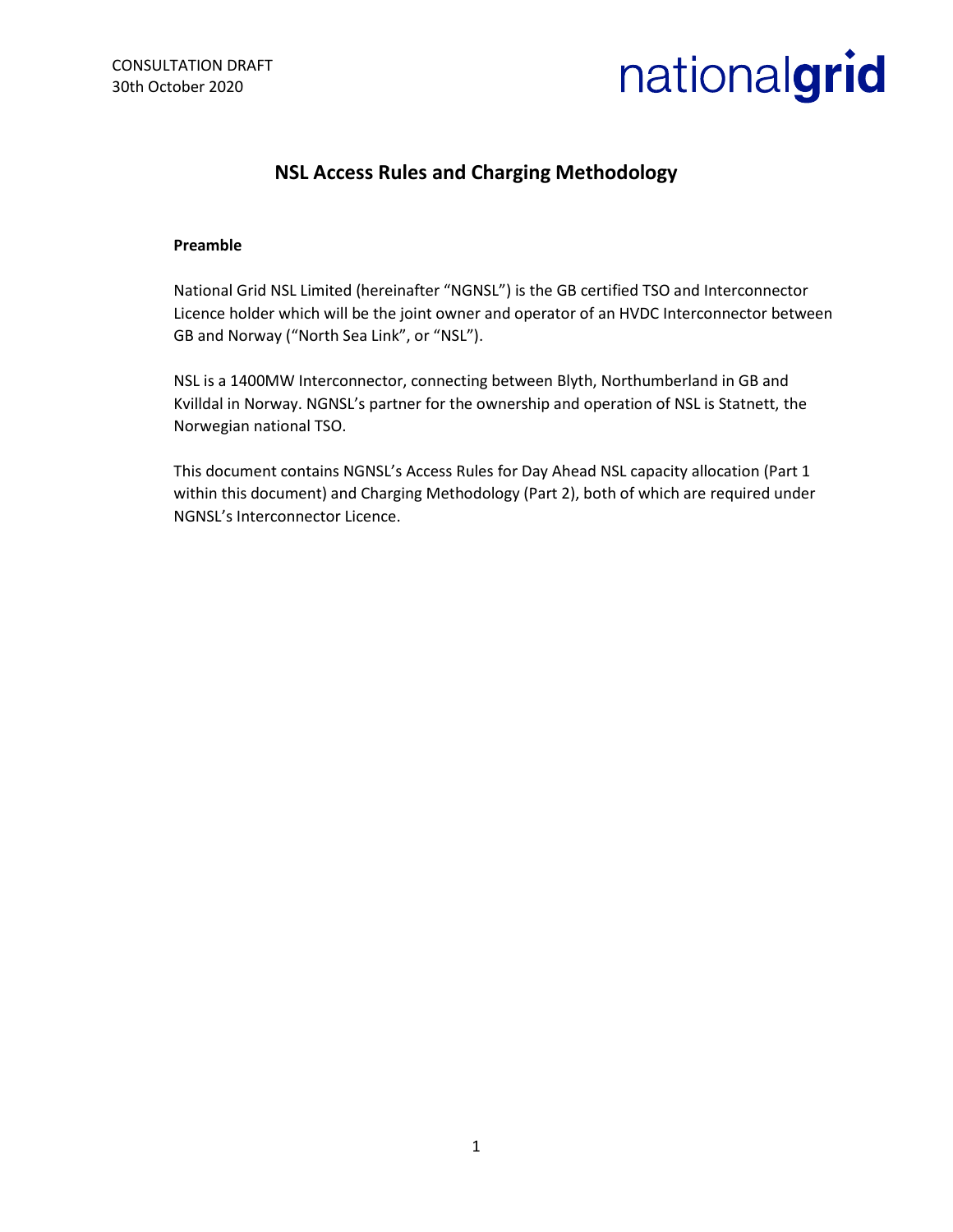

# **Part 1 – NSL ACCESS RULES**

#### 1. INTRODUCTION

- 1.1. This Part 1 represents the Access Rules which NGNSL is required to prepare under Condition 11A of the Interconnector Licence (the "Licence").
- 1.2. These Access Rules shall become effective upon such date as notified by NGNSL, following approval by the Authority in accordance with Condition 11A (Para 7) of the Licence.
- 1.3. Future amendment of these Access Rules shall follow the process as described in Condition 11A (Paras 10-13) of the Licence.
- 1.4. Capitalised terms not otherwise defined in these Access Rules shall the meaning used in applicable law.

#### 2. SCOPE

- 2.1. These Access Rules relate to Day Ahead capacity allocation on the NSL Interconnector, for the situation whereby NSL is not a participant in the Internal Energy Market of the European Union, in particular not participating in Single Day Ahead Coupling. If developments to applicable law require an amendment to these Access Rules NGNSL will propose modifications in future as necessary.
- 2.2. NGNSL (in conjunction with Statnett as applicable) may introduce additional access rules relevant to other timescales, such as for Long Term or Intraday. Such potential future additional Access Rules may either take the form of an amendment to these Access Rules, or of an additional document to co-exist with these Access Rules, as necessary.

#### 3. DAY AHEAD CAPACITY ALLOCATION

- 3.1. NGNSL (and Statnett) will allocate Day Ahead capacity via an implicit auction mechanism within the day ahead timeframe, which will couple the Day Ahead markets of GB and the NO2 Bidding Zone in Norway. The implicit auction process will be run using an algorithm which will be developed and maintained by NGNSL's designated power exchange (as detailed on NGNSL's website), with the design principle of matching power orders between market participants utilising NGNSL capacity. The requirements for the algorithm utilised for GB-NO2 implicit auctions are described in Annex 1.
- 3.2. The Day Ahead implicit auction will be run in respect of each hour in the period starting at 23.00 (UK local time) on D-1 and ending at 22.59 (UK local time) on Day D and in order to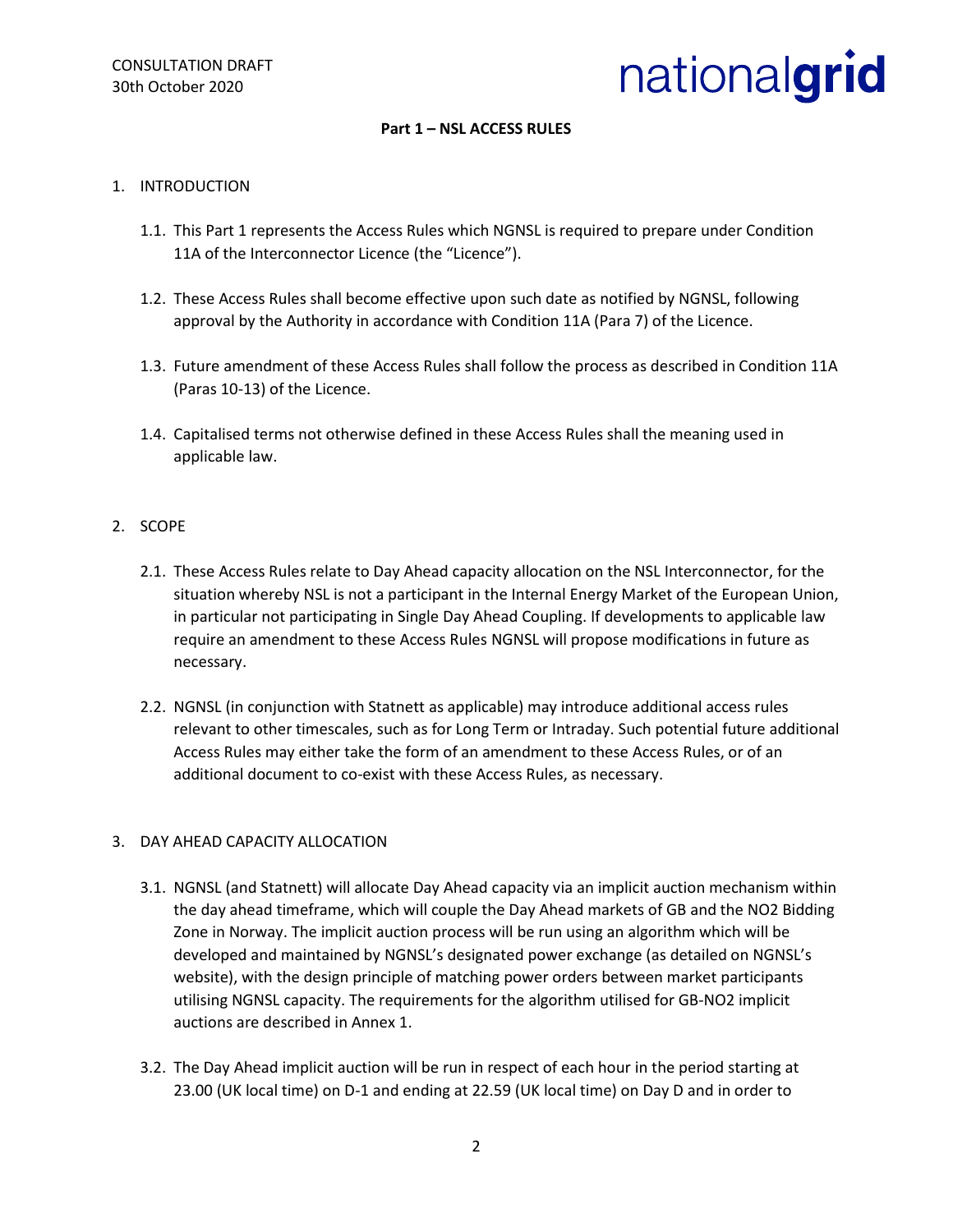- 3.3. participate in the GB-NO2 implicit auctions, market participants will need to register as a member of NGNSL's designated power exchange (and will therefore be subject to such contractual terms, conditions and obligations as are required by such power exchange). From a market participant perspective all aspects of the process (including legal rights and liabilities) will be managed via its interface with such designated power exchange, including (without limitation) collateral requirements, contractual terms and conditions, bid submission, auction timing, results communication and financial settlement.
- 3.4. Given that the GB and NO2 markets operate in different currencies (GBP and Euro respectively), a daily foreign exchange rate will be utilised within cross-border matching.
- 3.5. For any hours in which there is a congested result the net surplus of income resulting from the settlement process, commonly termed congestion rent, shall be paid as revenue to NGNSL and Statnett.
- 3.6. NSL will be subject to transmission losses and also a ramping constraint that limits the stepchange in NSL flow between consecutive hours. The values of loss factor and ramping constraint will be published on NGNSL's website, and shall be used as input parameters to the Algorithm which the auction results will respect.
- 3.7. Allocated NSL Day Ahead capacity shall be physically firm, from the point at which final results are notified to market participants.
- 3.8. NGNSL shall ensure that auction results shall be validated such that manifest errors will be identified.
- 3.9. In the event of technical problems, force majeure, a change in the available NSL capacity, or erroneous auction results, an NSL implicit auction may be modified, postponed or cancelled, whether or not it has already started, and at any time up to the notification of final results.
- 3.10. In the event of an auction postponement as referred to in Rule 3.8, NGNSL will attempt to re-schedule the auction for later in the same day, unless the underlying cause of the postponement cannot be overcome in which case the auction will be cancelled.
- 3.11. All operational communications to market participants for all matters relating to Day Ahead auctions will be made by NGNSL's designated power exchange.
- 3.12. In the event of future market developments (which may include the expansion of the NG NSL implicit auction described in this Rule 3 to additional power exchanges) or change in applicable law then NGNSL may modify these Access Rules accordingly.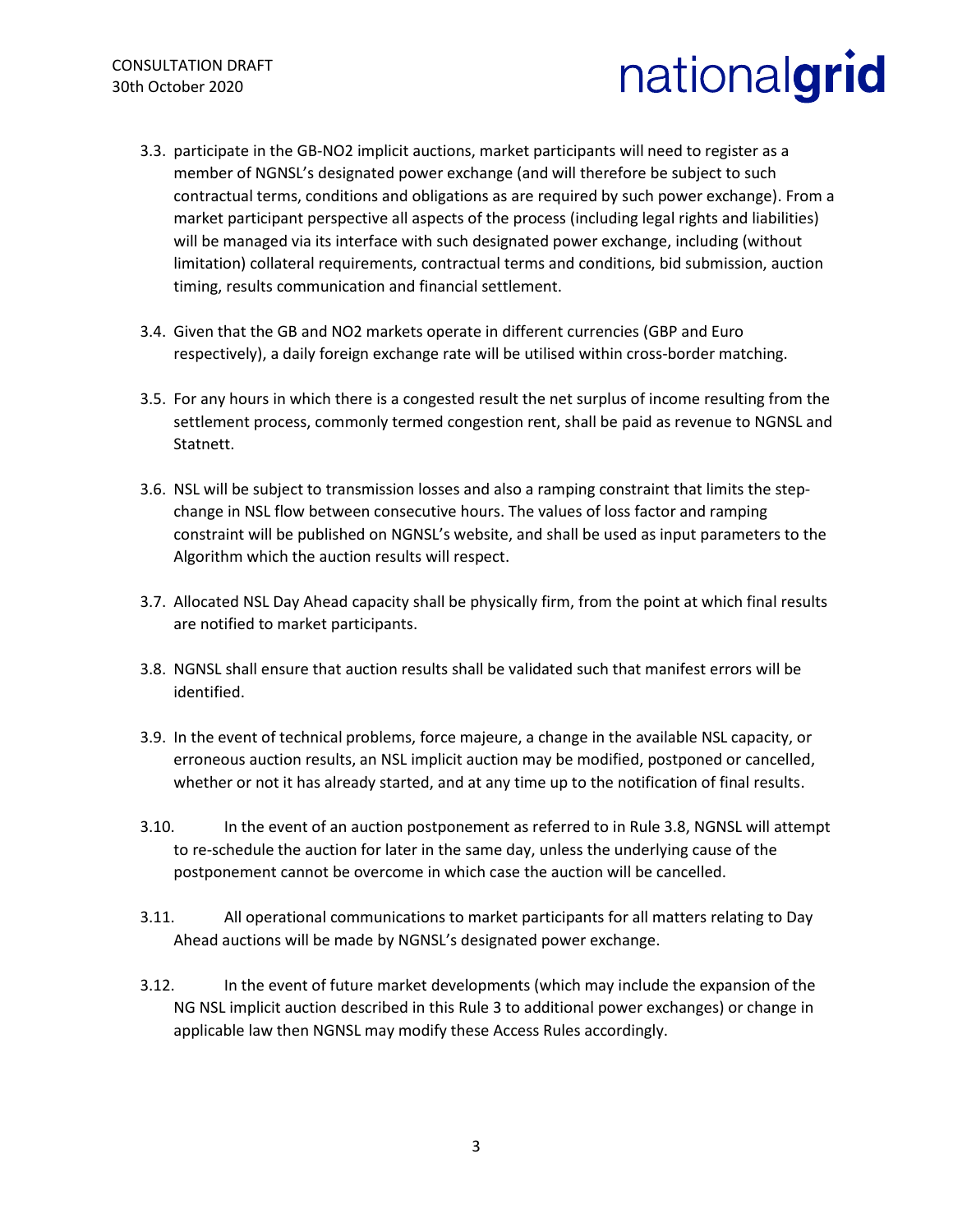### 4. CAPACITY CALCULATION

The value of NSL capacity that NGNSL will make available to the implicit auctions will be the maximum MW capability of the interconnector that is technically available for service for the time period relevant to the auction. This capacity value may be reduced by either the GB or Norwegian System Operators (acting in accordance with applicable law) if necessary in order to maintain onshore system security.

#### 5. ANCILLARY SERVICES

- 5.1. NGNSL will make available to the GB System Operator the mandatory ancillary services as set out in the Grid Code, and the ancillary services required by its Bi-lateral Connection Agreement.
- 5.2. NGNSL may consider the provision of other commercial ancillary services that may be of interest to the GB System Operator from time to time.

## 6. GENERAL

6.1. These Access Rules are solely intended to satisfy NGNSL's Licence obligations and shall not be construed or interpreted as creating any legal relationship or liability between NGNSL and any third party.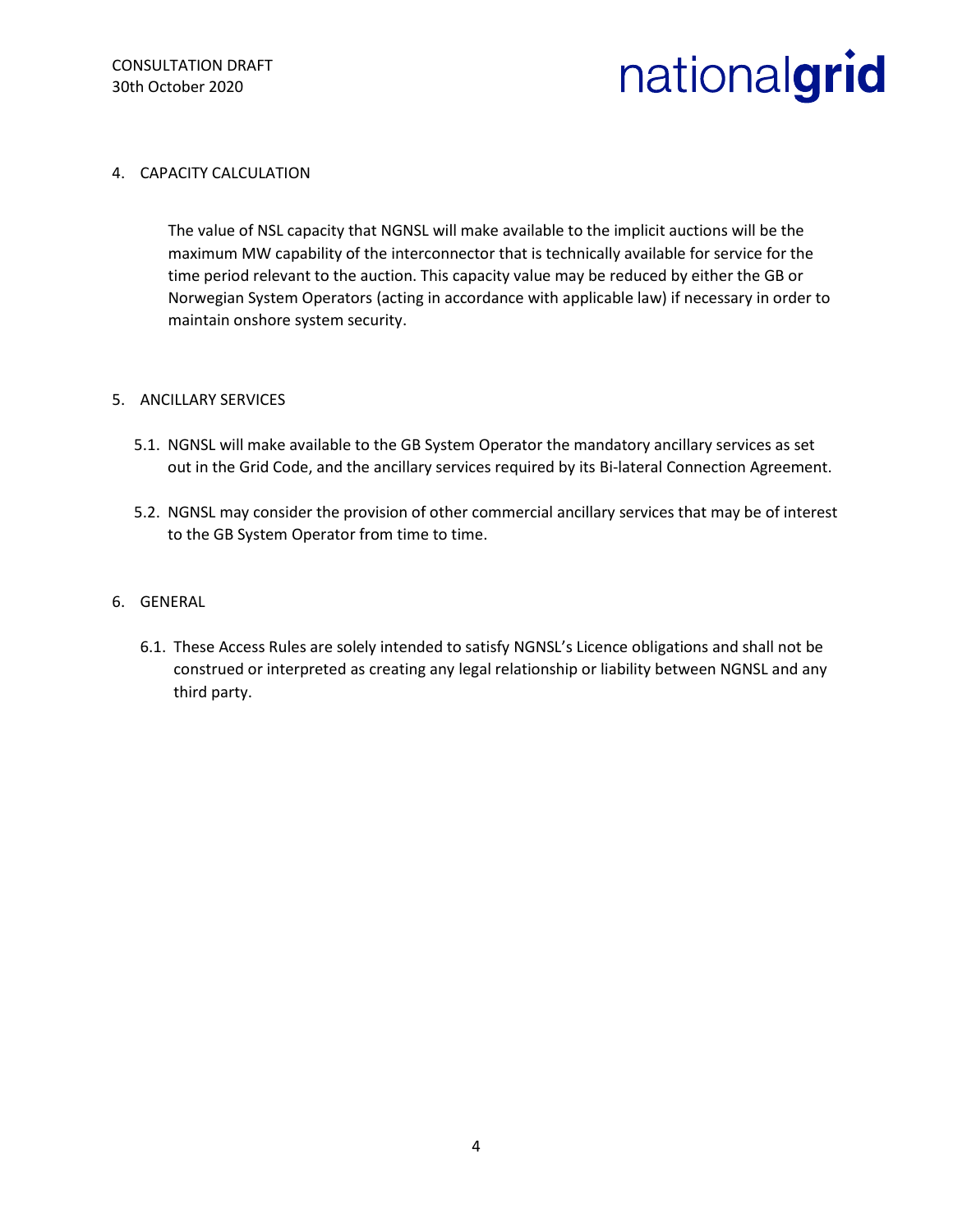# **ANNEX 1**

## ALGORITHM DESCRIPTION

- 1. The GB-NO2 implicit auction algorithm shall produce results in a manner which:
- (a) aims at maximising the combined economic surplus for the GB and NO2 Bidding Zones for the next trading day;
- (b) uses the marginal pricing principle according to which:
	- all orders in GB accepted by the algorithm will have the same price per hour,
	- all orders in NO2 accepted by the algorithm will have the same price per hour;
- (c) facilitates efficient, fair and orderly price formation;
- (d) respects available NSL capacity, loss-factor and ramping constraint
- (e) is repeatable.

2. The GB-NO2 implicit auction algorithm shall produce at least the following results simultaneously for each hour:

(a) market prices (€/MWh) for the GB and NO2 bidding zones.

(b) MW Flow on NSL.

3. The implicit auction algorithm shall accommodate orders covering one hour and/or multiple hours.

4. Market participant orders used in the implicit auction algorithm shall be anonymised (with respect to other market participants) and processed in a non-discriminatory way.

5. Any data utilised in or produced by the implicit auction algorithm shall be available to NG NSL, Statnett and their designated power exchange in order to ensure the correct operation of the algorithm in accordance with these Access Rules.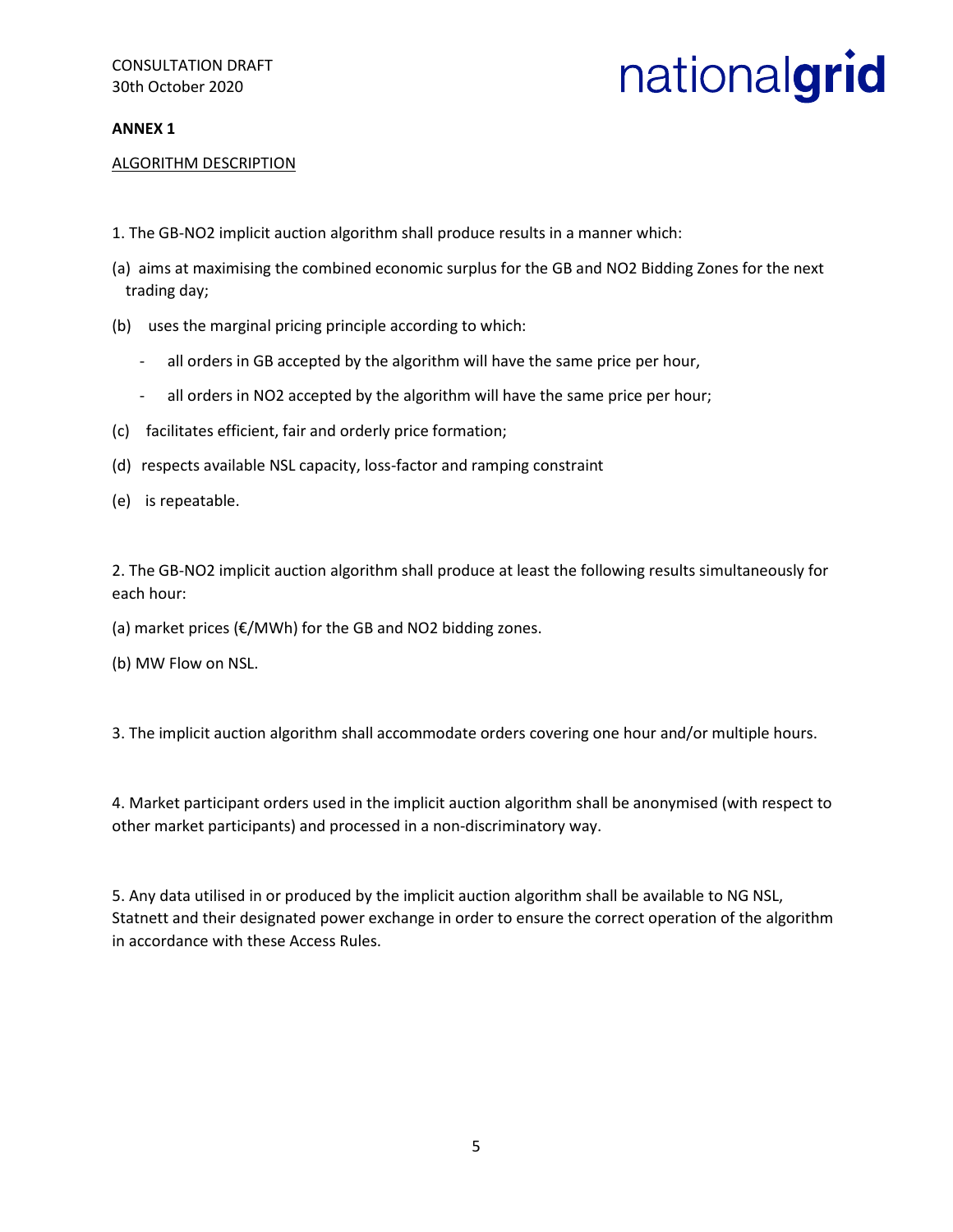# **Part 2 - NSL CHARGING METHODOLOGY**

## 1. INTRODUCTION

- 1.1. This Part 2 represents the Charging Methodology which NGNSL is required to prepare under Condition 10 of the Interconnector Licence (the "Licence").
- 1.2. This Charging Methodology shall become effective upon such date as notified by NGNSL, following approval by the Authority in accordance with Condition 10 (Para 7) of the Licence.
- 1.3. Future amendment of this Charging Methodology shall follow the process as described in Condition 10 (Paras 11-14) of the Licence.

## 2. CHARGING METHODOLOGY

- 2.1 The allocation process for NSL capacity will be solely via implicit auctions at the Day Ahead stage. Market participants' means of accessing NGNSL capacity will be via its designated power exchange in GB and Norway. NGNSL (and its partner, Statnett) have appointed a power exchange to facilitate the implicit auction process. NGNSL will notify of the designated power exchange via its website.
- 2.2 No charges are levied by NGNSL (or Statnett) onto market participants for the use of NSL capacity. NGNSL (and Statnett) will receive congestion rent, on the occasions when NSL is congested, and there is a surplus of revenue generated within the settlement process.
- 2.3 The designated power exchange(s) may levy charges onto market participants, based on the terms of its/their exchange rules. NGNSL is not party to such arrangements and does not describe them within this Charging Methodology.
- 2.4 Licence Condition 10 requires NGNSL to set out the methodologies for charging for certain processes or services, as follows:

#### Congestion Management

i) NGNSL makes no charges for congestion management purposes.

#### Ancillary Services

ii) NGNSL makes available the mandatory services of Emergency Assistance, Emergency Instruction and Emergency De-Energisation Instruction.

Terms for commercial Ancillary Services may be agreed from time to time, including the means by which GB System Operator may restrict NSL's NTC for system security reasons.